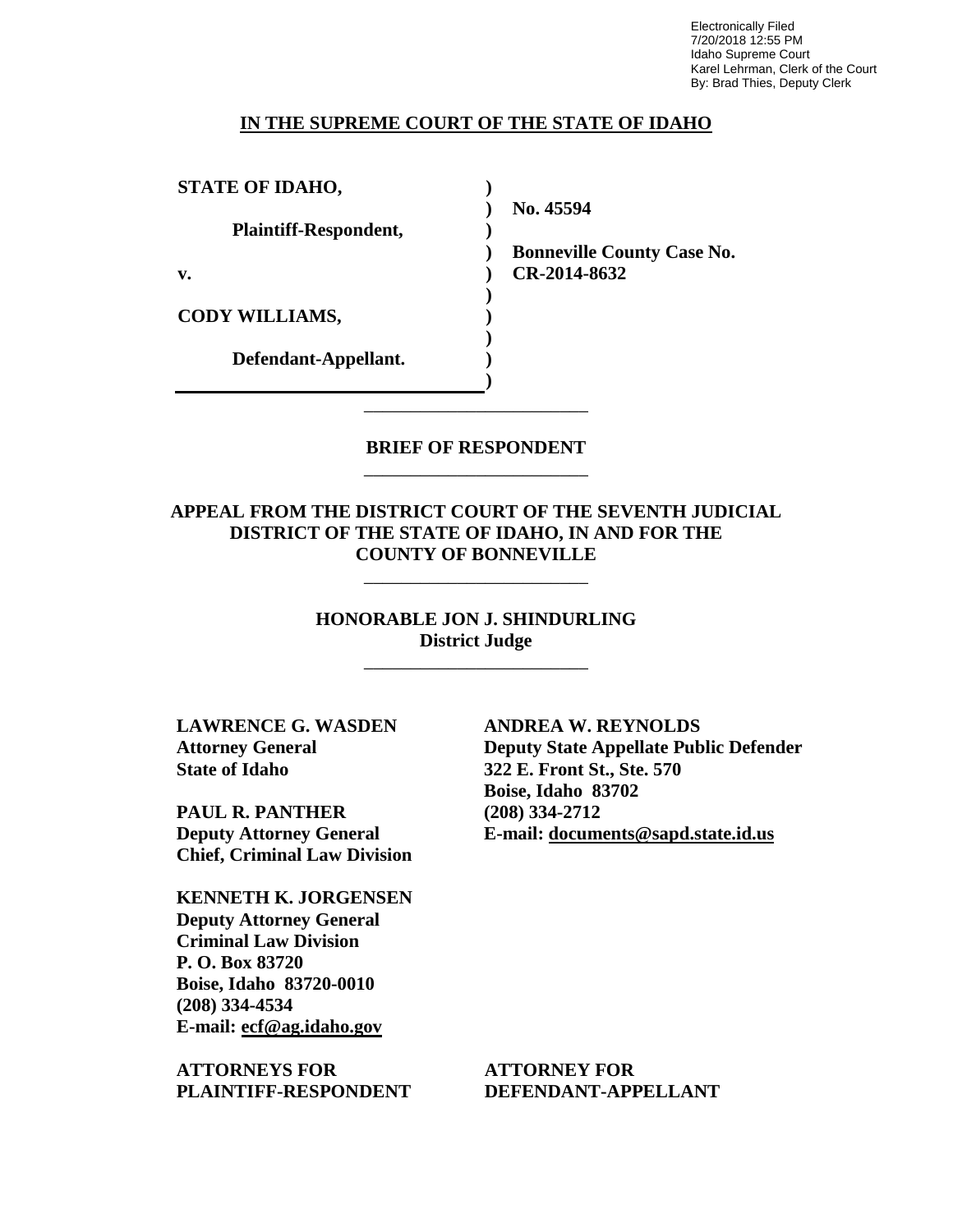# **TABLE OF CONTENTS**

## **PAGE**

| Williams Has Failed To Show The District Court Had |  |
|----------------------------------------------------|--|
|                                                    |  |
|                                                    |  |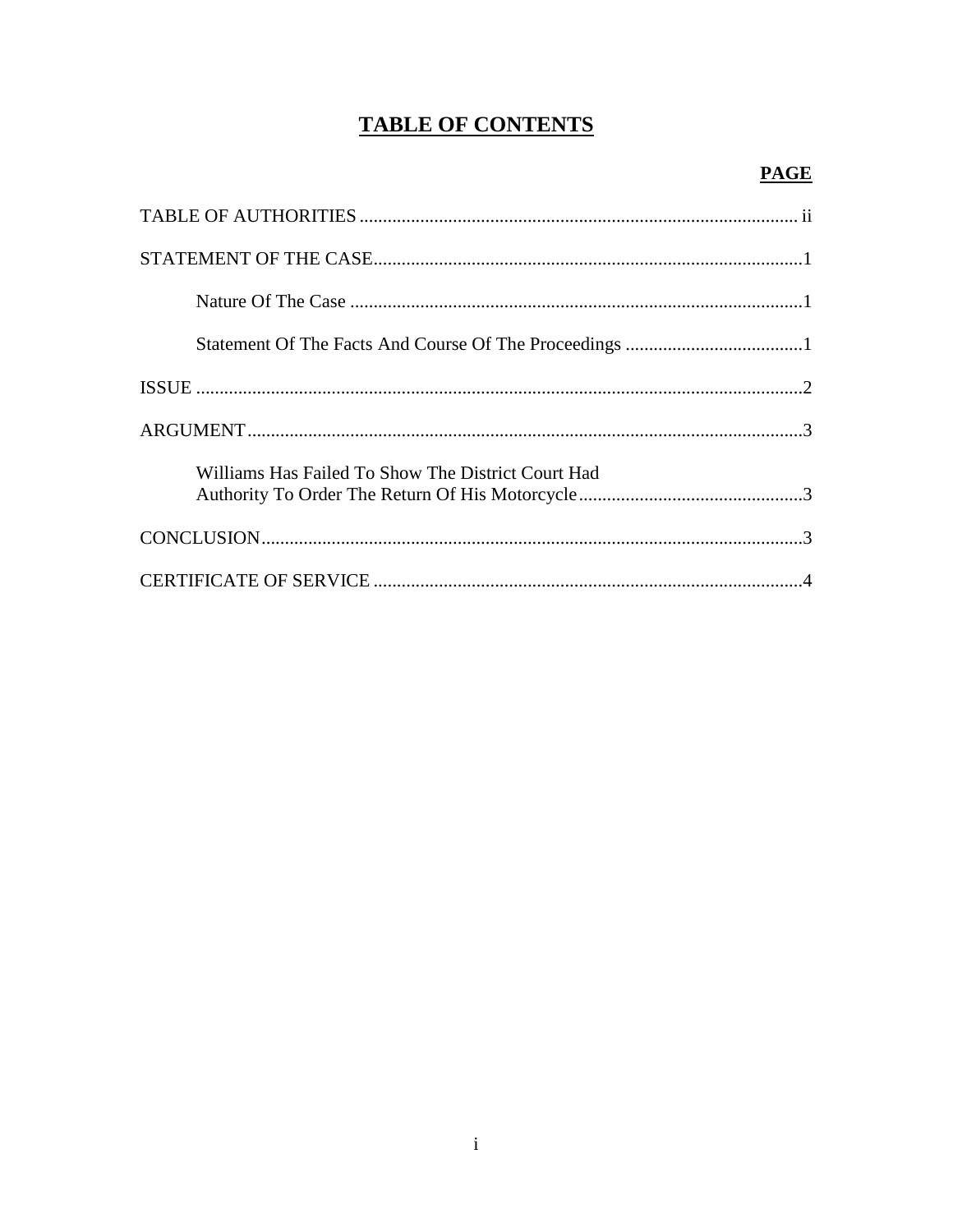# **TABLE OF AUTHORITIES**

| <b>CASES</b>                                         | <b>PAGE</b> |
|------------------------------------------------------|-------------|
| State v. Williams, 2016 Unpublished Opinion No. 598, |             |
| <b>RULES</b>                                         |             |
|                                                      |             |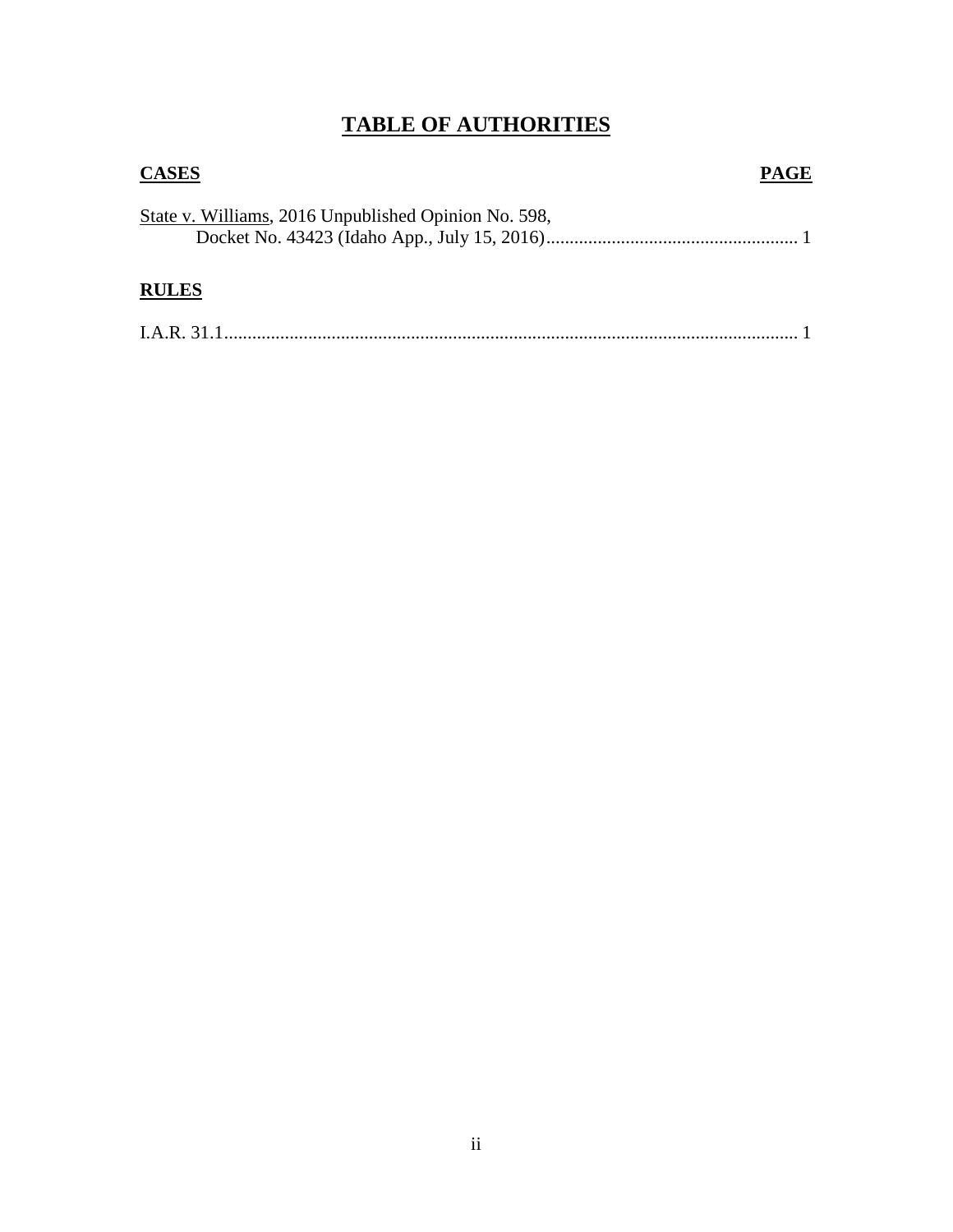#### STATEMENT OF THE CASE

#### Nature Of The Case

Cody Williams appeals from the district court's denial of his motion for return of property.

#### Statement Of The Facts And Course Of The Proceedings

Williams pled guilty to possession of a controlled substance and being a persistent violator in exchange for the state dismissing additional charges and a stipulated sentence. State v. Williams, 2016 Unpublished Opinion No. 598, Docket No. 43423 (Idaho App., July 15, 2016). The Idaho Court of Appeals rejected his claim of an excessive sentence under the invited error doctrine. Id.

After completion of the appeal, Williams filed a *pro se* motion under I.A.R. 31.1 for return of property, namely a Harley Davidson motorcycle. (R., pp. 36-37.) The district court appointed counsel. (R., p. 63; Tr., p. 4, Ls. 2-7.) His counsel represented at the hearing that the motorcycle was the subject of a forfeiture hearing and he was unable to find any authority indicating I.A.R. 31.1 applied. (Tr., p. 4, L.  $14 - p. 5$ , L.  $1$ ; p. 5, L.  $21 - p.$ p. 6, L. 10.) Counsel further represented that the forfeiture was granted by default and that Williams' efforts to get the default set aside had been rejected by the magistrate and, on appeal, the district court and the Idaho Court of Appeals. (Tr., p. 4, L.  $23 - p. 5$ , L. 20.)

The district court denied the motion.  $(R_1, p. 80; Tr_1, p. 7, L. 18 - p. 8, L. 13.)$ Williams filed a timely notice of appeal from the denial of his motion. (R., pp. 84-88.)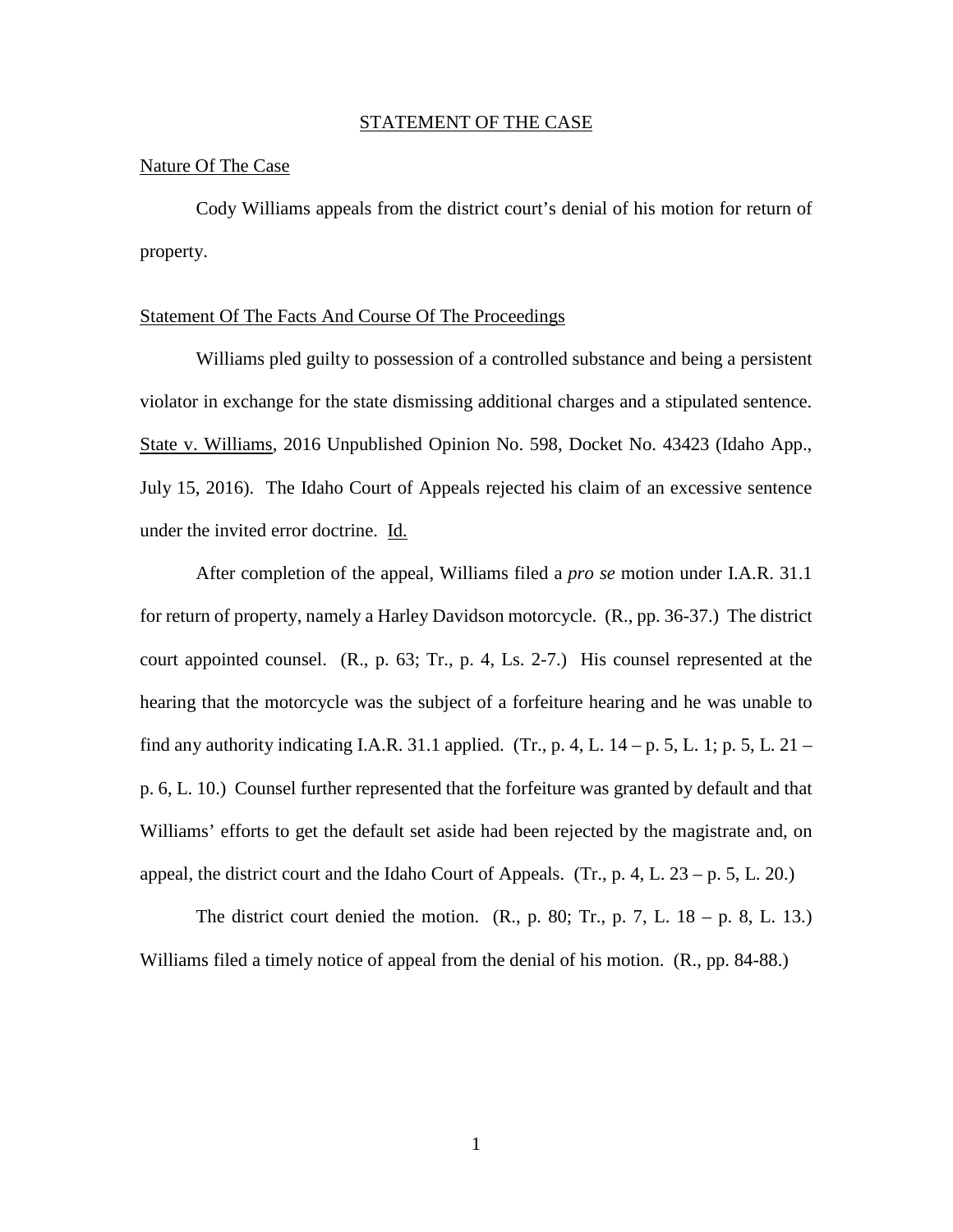## **ISSUE**

Williams states the issue on appeal as:

Did the district court abuse its discretion when it denied Mr. Williams' motion for order permitting reclamation of property pursuant to Idaho Appellate Rule 31.1?

(Appellant's brief, p. 2.)

The state rephrases the issue as:

Has Williams failed to show the district court had authority to order the return of his motorcycle, which was forfeited in different proceedings, much less that it abused its discretion?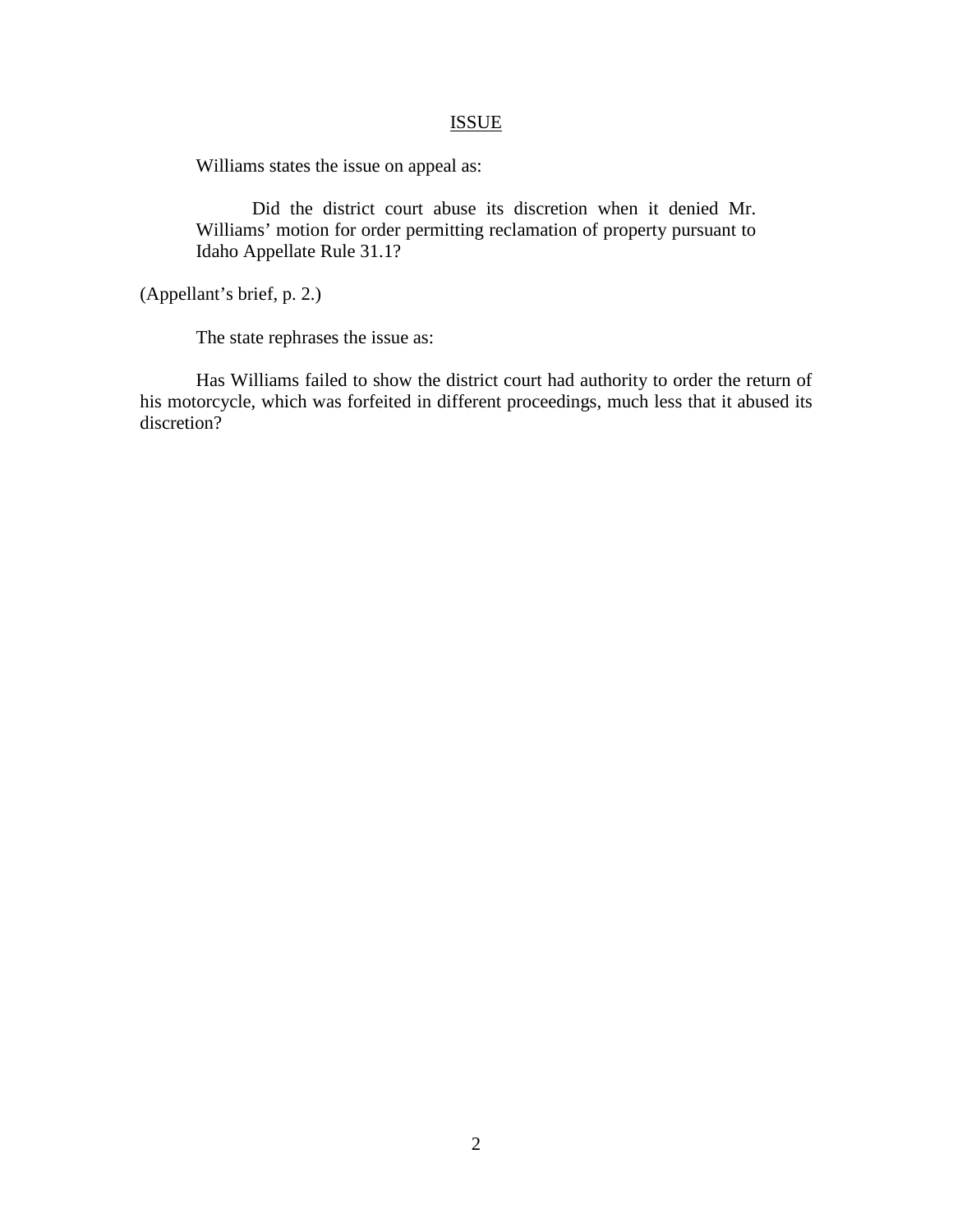#### ARGUMENT

## Williams Has Failed To Show The District Court Had Authority To Order The Return Of His Motorcycle

The district court concluded there was "no basis" to return the motorcycle to Williams because title to the motorcycle had been transferred to the state in forfeiture proceedings that were then "res judicata to us in this case." (Tr., p. 7, L.  $18 - p. 8$ , L. 9.) On appeal Williams is "mindful" that there was no authority allowing the district court to order the return of a motorcycle that no longer belonged to Williams, but nevertheless "contends the district court abused [its] discretion in denying the motion." (Appellant's brief, p. 3.) Because Williams rightly acknowledges that there was no legal authority for the district court to return to Williams a motorcycle that no longer belonged to him, he has failed to show an abuse of discretion.

#### **CONCLUSION**

The state respectfully requests this Court to affirm the order denying the motion for reclamation of property.

DATED this 20th day of July, 2018.

 /s/ Kenneth K. Jorgensen KENNETH K. JORGENSEN Deputy Attorney General